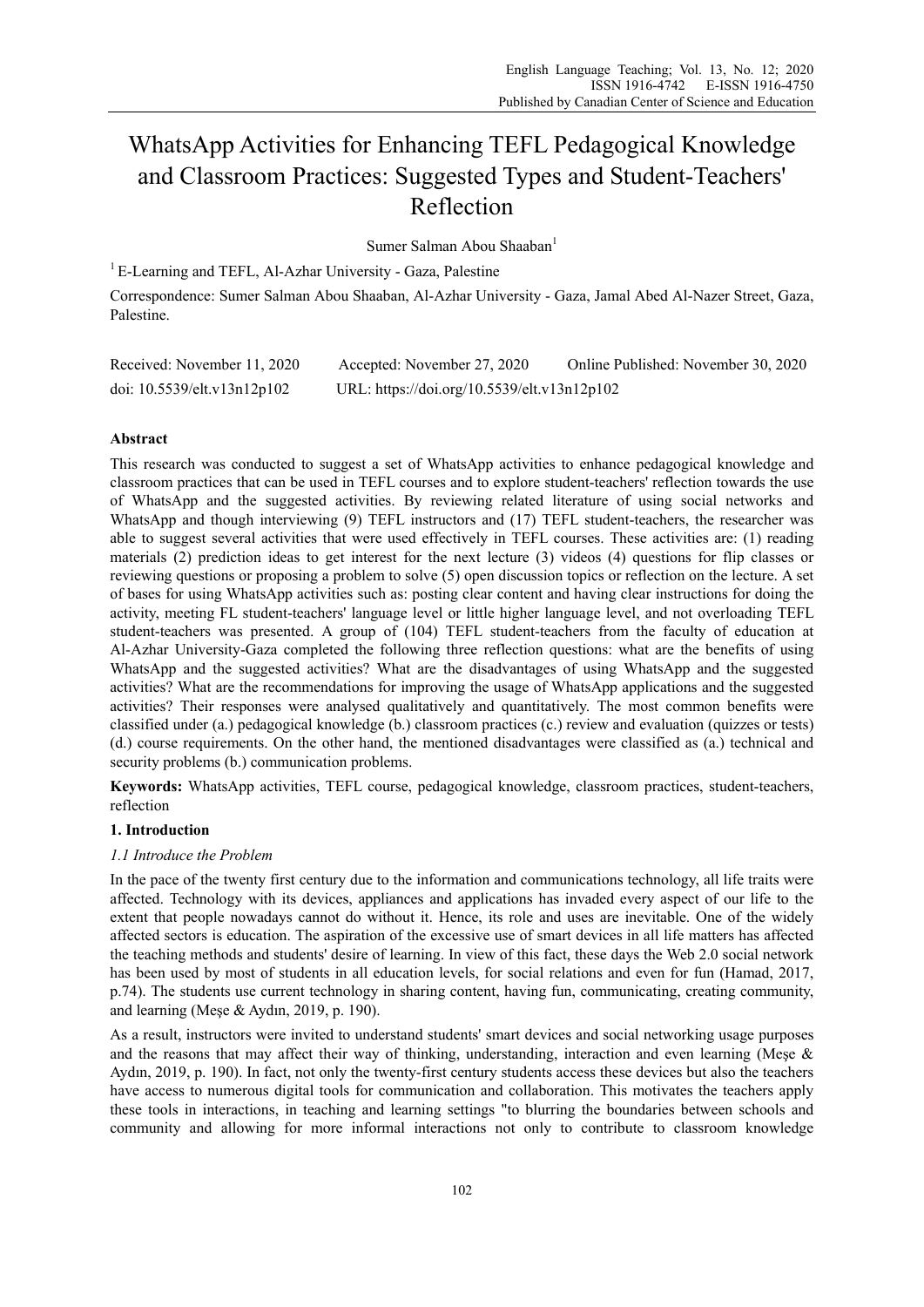production but also in fostering the emotional bonding that is necessary in creating safe, trusting, and effective learning spaces" (Adams, 2019, p. 124).

The adaptation of smart devices applications in classroom is so useful in TEFL. "Facilitate the teaching and learning process even outside the classroom (Robles, Guerrero, Llinás, and Montero, 2019, p. 246). It turns out to be an innovative trend that derives in better outcomes for both parties." One of the most prominent and widely used smart devices applications is WhatsApp. WhatsApp application seems to be simple, easy and interesting to use for many people belonging to different age groups, trades, and interests. It is currently used in over 180 countries, and over 50 million messages are sent via WhatsApp every day. As of July 2017, more than 1.7 billion people were actively using WhatsApp, which makes it the world's second-largest social network" (Alderman, 2017). Besides, it is popular and free to download messenger application for smartphones and desktop. It enables users to share documents directly from Google Drive and iCloud Drive. Moreover, it can be used to send videos, audio messages, and pictures.

In race of WhatsApp innovation facilities in pedagogy, there are a lot of strong affirmations pointed out in the related literature about the adaptions of WhatsApp facilities in the teaching activities. The role of WhatsApp in strengthening the interaction between the students, closing of distance between the teacher and the students, breaking the myth of the inconvenience of electronic devices in the student's learning process and makes it an ally (Robles, Guerrero, Llinás & Montero, 2019, p. 246) WhatsApp provides students with good study habits at home, useful platform for connecting students during out-of-school time, effective tool for sharing information and engaging in discussion (Adams, 2019, p.116). By the same token, it is a learning platform which enables learning anytime and anywhere, encourages collaboration, extends learning time, manages large class sizes, flips the classroom, builds confidence, contributes to student achievement on exams with both the instant knowledge and using the media as motivating factors, nurtures social relation by creating dialogue and encourages sharing among students (Bloder & Waldman, 2019, p. 123). In addition, WhatsApp helps shy students to participate effectively, saves time, gives equal opportunities of participation for all students and hence every student gets involved in the learning event, supports formal and informal learning, helps students get support from their peers, and from their instructors, and improves reading and writing skills by participating in reading materials (Alsowaye & Garba, 2019, p. 93-94).

It is obvious that the WhatsApp is a useful and immensely used technology for different learning and teaching settings. Through this easily applied technology, the different learning and teaching elements are implemented. In the field of TEFL, for instance, students can make use of it to enhance their language skills and language elements alike. As for teachers, they use it to upload the different activities, assignments and support materials for their students. In addition, it helps building up friendly relations among a wide range of students themselves on the one hand and establishing rapport between teachers and their students on the other.

Nonetheless, despite the innovation facilities, there are few challenges that have to be considered during the implantation of WhatsApp and smart devices applications in teaching/learning contexts. "WhatsApp has several challenges that might cause the flooding of irrelevant or nonsensical use in education settings. The group hours might burden and annoy the users, especially if they have more than one group or a group that includes more than 15 members" (Bloder & Waldman, 2019, p. 123). Other set of challenges are the option to join group, mobile memory overload and the inability to block unrelated posts of the unwelcomed visitors (Alsowayegh Garba, 2019, p. 94). Annamalai (2019) concluded that when using WhatsApp as an extended learning platform, students face technical problems, difficulties to gather all the information posted by the group members and sometimes to identify the sender of the message.

#### *1.2 Previous Studies*

The use of ICT, social networks and WhatsApp in teaching and learning EFL/ ESL was the aim of several studies, for instance, Abou Shaaban, Abu Shawish and Jalambo (2019) shed the light on the importance of information and communications technology (ICT) integration in EFL/ESL teachers' training. A group of (64) trainers from different countries (Palestine, UK, USA, Iran, Lebanon, Yemen, Iraq) revealed that Emails, mobile applications, and Google are often used, whereas Wikis were never used in training EFL/ ESL teachers. However, Annamalai (2019) explored a small group of undergraduates' in the Malaysian reflection towards the use of WhatsApp as an extended learning platform. They showed that the majority of undergraduates supported the online interaction archives and they mentioned some problems related to WhatsApp use such as: Technical problems, difficult to gather all the information if once the phone is problematic and identifying the sender of the message.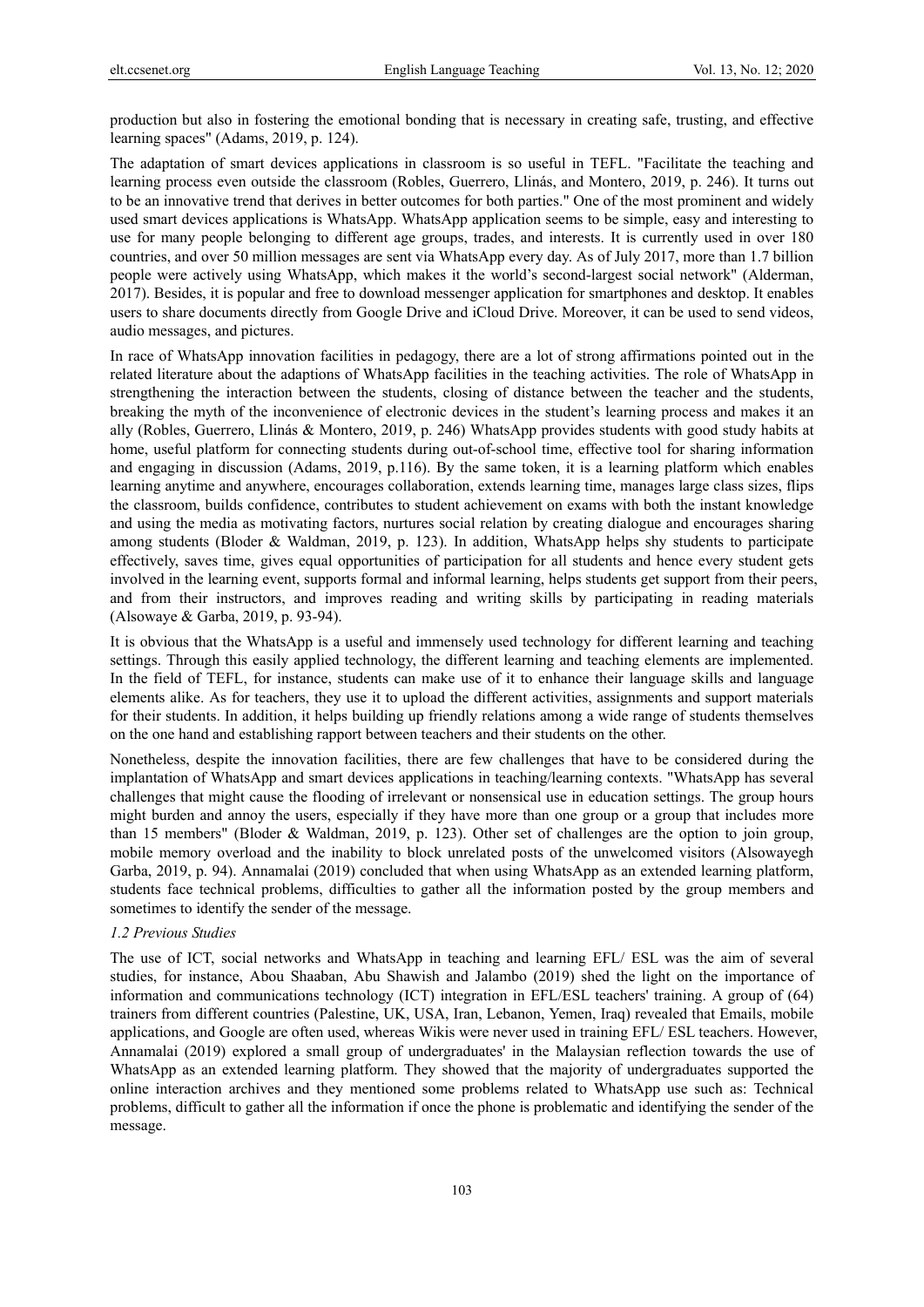In addition, Meşe and Aydın (2019) sought to find out the usage purposes of social networking and the variables that determine the purpose of using social network in (549) undergraduate students using social network in terms of learning environments. They indicated that there is a difference in favor of women in initiating communication in favor of men and that those who use social networks for a long time share more content and the social networks of WhatsApp and Instagram are the most widely used.

Besides, Annamalai (2018) investigated how two lecturers and (12) pre-service teachers used WhatsApp in educational context and the teaching approach integrated with it. The lecturers mentioned that they employed blended learning approach and were not keen to entirely conduct their lessons in the online learning environment. Pre-service teachers mentioned the positive themes were related to bite size learning, seamless learning, 21st century learning, WhatsApp as a platform to support learning and as an extended interaction space. Similarly, Bensalem and Al-Zubaidi (2018) revealed that WhatsApp group significantly outperformed the traditional group on a vocabulary knowledge test and they have positive attitudes towards learning new vocabulary items via WhatsApp.

Furthermore, Mbukusa (2018) found out that Namibia University students enjoy using WhatsApp as a tool for learning and so he calls for institutions to offer internet amenities as a top urgency in contemporary instruction. On the other hand, those who do not own smart phones hold negative attitudes towards using WhatsApp. They maintained that WhatsApp platform shows a variance on balancing online activities and academic preparation, and distracts students from completing their assignments and adhering to their private studies timetable.

Moreover, Hamad (2017) explored that almost all students supported using WhatsApp to enhance students learning and enthusiasm. They maintained that using WhatsApp helped students to develop English skills, enriched their vocabulary and learn from their mates' mistakes, although the study laid out some disadvantages of the experience such as preparing the materials and having discipline in the group. By the same token, Badawi (2009) investigated the effectiveness of using blended learning model in developing EFL prospective teachers' pedagogical knowledge and performance. The results of the pedagogical knowledge test revealed that the mean scores of the EFL prospective teachers in the blended group surpassed the mean scores of those who were in the traditional face-to-face group, whereas there were no significant differences between the two groups in terms of their mean scores on the pedagogical performance scale.

The aforementioned studies showed a vital role and purposes of ICT and WhatsApp application implantations in the FL learning/ teaching context and the satisfaction towards the usage such as Abou Shaaban, Abu Shawish and Jalambo (2019) and Bansalem and Al-Zubaidi (2018). Some studies showed the way of using such applications in educational context such as Annamalai (2018). To complete and confirm what has been revealed in the previous studies results, this research came up as an attempt to suggest some WhatsApp activities which may help in achieving the purposes of TEFL courses. Besides, this study seeks to point out bases for successful use of WhatsApp in TEFL courses and improve this use by revealing TEFL student-teachers' reflection towards the usage and the suggested activities.

#### *1.3 Statement of the Problem*

In order to grip TEFL student-teachers' interest and to enhance positive energy towards TEFL courses, it is crucial to find and consolidate teaching techniques and activities that integrate theoretical pedagogical knowledge and practical aspects. This cannot be achieved without implementing a mediator through which a continuous link between TEFL resources and TEFL student-teachers can be formed. The importance of this study stems from the inclusion of a set of WhatsApp activities, the bases of using WhatsApp activities with TEFL student-teachers and the reflection presented by TEFL student-teachers. This may help in improving the use of WhatsApp for educational purposes and the objectives as determined not only for TEFL courses but also for different educational courses.

#### *1.4 Objectives of the Study*

- This study seeks to shed light to some WhatsApp activities that can be used to enhance TEFL student-teachers' pedagogical knowledge and classroom practices.
- It presents the bases of using WhatsApp activities to be considered by both the instructor and the TEFL student-teacher as well in order to guarantee a successful use of WhatsApp.
- It also highlights TEFL student-teachers' reflection towards the use of WhatsApp activities in TEFL courses.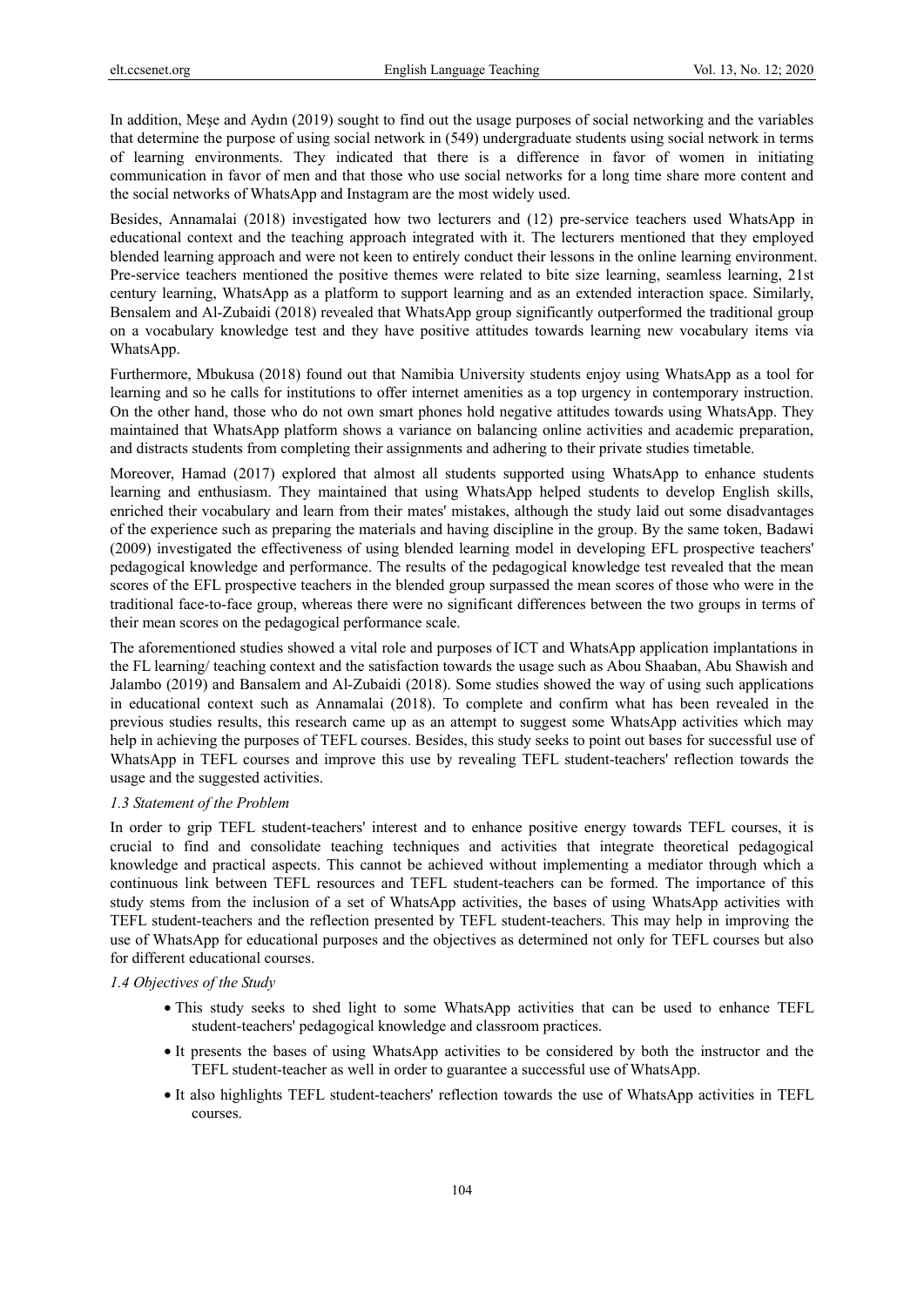#### **2. Method**

The Method section describes in detail how the study was conducted, including conceptual and operational definitions of the variables used in the study, Different types of studies will rely on different methodologies; however, a complete description of the methods used enables the reader to evaluate the appropriateness of your methods and the reliability and the validity of your results, It also permits experienced investigators to replicate the study, If your manuscript is an update of an ongoing or earlier study and the method has been published in detail elsewhere, you may refer the reader to that source and simply give a brief synopsis of the method in this section.

#### *2.1 Delimitations of the Study*

The present study was conducted during the second semester of the academic year 2018/2019 on (104) third level female TEFL student-teachers from the faculty of education, AL-Azhar University-Gaza AUG. It focuses on enhancing theoretical and practical TEFL aspects.

## *2.2 Research Design*

The current quantitative and qualitative research adopted the descriptive analytical research approach. The researcher reviewed the literature related to the use of WhatsApp in teaching and learning to find out suitable activities and bases for using these activities in a suitable and stimulating teaching environment. Besides, the researcher conducted a focus group with (9) TEFL instructors and (17) TEFL student-teachers to review the suggested WhatsApp activities. A group of (104) TEFL student-teachers from the faculty of education at AUG participated in the WhatsApp TEFL course group in the second semester of the academic year (2018/ 2019). By the end of the semester, the TEFL student-teachers' reflected on the use of WhatsApp and the suggested activities by talking about three points: the benefits of using WhatsApp activities, the disadvantages and recommendations for improving the use of WhatsApp in TEFL courses.

### **3. Results and Discussion**

# *3.1 The Suggested Types of WhatsApp Activities to Enhance TEFL Student-Teachers' Pedagogical Knowledge and Classroom Practices*

Reviewing literature related to using WhatsApp in teaching and learning, conducting a focus group with a number of TEFL instructors from different universities and asking TEFL student-teachers helped the researcher to identify the most significant types of WhatsApp activities which can be used in TEFL courses. The activity types are labeled under the following five categories: (1) reading materials such as (a.) scenarios of real classroom situations (b.) articles and books/chapters (c.) practical studies/action researches and (d.) websites (2) prediction ideas to get interest for the next lecture such as (a.) pictures (b.) proverbs and wisdom (c.) puzzles and games (3) videos about (a.) classroom teaching complete/part lessons (b.) reflection from classroom teachers (c.) explanation for related course chapters (4) questions for flip classes or review questions or problem to solve (5) open discussion topics or reflection on the lecture. The balance in positing these activities according to TEFL courses requirements and the number of these activities in each week during the semester to avoid bothering TEFL student-teachers with these activities is of paramount importance. Below are explanation and procedures of each activity:

#### 3.1.1 Reading Materials

Different types of reading materials are posted for TEFL student-teachers such as: scenarios about different classroom situations, a chapter or research paper or article or action research or asking them to find related reading materials to read or post them. The following is an explanation of these materials.

*a- Scenarios of real classroom situations motivate learners to participate in an interactive teaching classroom* environment. This method is a teaching way using virtual, interactive, problem-based contexts. This strategy involved learners working their way through a problem and they tend to find it a solution (Scenario-based Learning, 2019). Such a learning situation helps TEFL student-teachers promote critical thinking and problem-based or case-based learning and presents real-world contexts that facilitate good learning for classroom practices (Abou Shaaban & Shaat, 2019, p. 12). Moreover, it "fills the gap between theory and practice in the learning and teaching environment" (TANERI, 2018, p. 57). The researcher considered these points in her study.

*Procedures for implementing Scenarios of real classroom situations followed by the researcher:* 

• Writing short, realistic scenarios having sequence of teaching events for selected chapters in TEFL courses.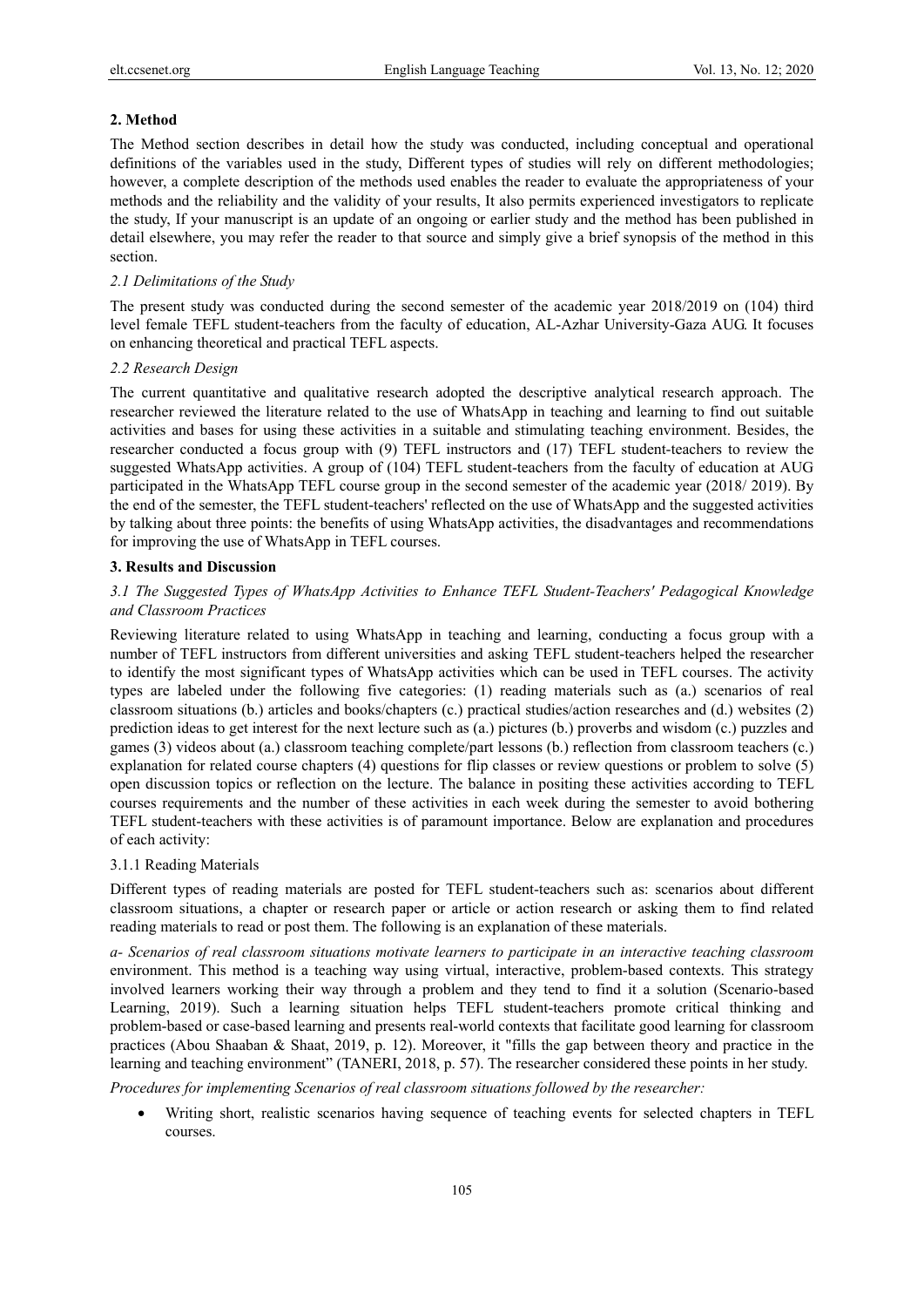- Providing each scenario with such questions: what was the learning objective of the situation? Did the teacher achieve it? How do you know? What do you like in this scenario? Why? What did not you like in this scenario? Why? If you were the teacher, what changes are you going to do to help students achieve the learning objective? And the instructor can ask about the stages of the lesson and what did the teacher/ students do in each stage? And why?
- Asking TEFL student-teachers to work in group in analyzing the scenario and in answering their questions.
- Following up answers next lecture directly.
- *b- Articles, books/ chapters, practical studies/action researches and websites*

Posting additional reading materials beside the main reference of the course is referred to as extended reading or further reading material. A group of advice for extended reading materials such as: maximizing learner involvement, student presentation, written work based on the reading, avoiding using text, discouraging the overuse of dictionaries, monitoring the students' reading, and maintaining the entertainment was presented (Bell, 1998). In TEFL courses, extended reading is very important in expanding student-teachers' knowledge in TEFL methods and techniques. Besides, it is a kind of training them for conducting related resources for continual professional development and necessity of being familiar with recent TEFL trends. There are different TEFL materials that can be used for expanding theoretical knowledge and practical skills such as: reading a book or a chapter from a book, reading research papers and reading practical studies or action researches. The instructor can ask TEFL student-teachers to post useful and interesting reading material or website and say why they liked it. Action research is another reading material that presents a complete experience for a school teacher in searching for improving classroom practices in a specific situation or task in systematic logical steps. As a last suggested type of reading material is TEFL websites. These links are very important in cultivated TEFL student-teachers' knowledge with relevant experts, writers, books, researches, real experiences, and related sub-links.

*Procedures for implementing articles, books/ chapters, practical studies/action researches:*

- Selecting enjoyable short materials, then adding new information for students and giving them choices to select test general comprehension of the text by following the reading material by specific task and encouraging students to read fast as possible as they can (Cox, n. d).
- Asking them to do one of these tasks after or during reading: to summarize the whole idea, to draw a mind map or any other graphic organizer, to complete KWL (know, want to know, learn) table, to prepare themselves for hot seating, to mention interesting points and say why, to answer during reading questions about finding specific details, or to prepare five minutes presentation or to complete the material by suggested related subtopics.
- Following up the reading task/s next lecture directly by using one of these strategies: jigsaw strategy and hot seating, or collecting their achievements and checking them later to give them written feedback.
- 3.1.2 Prediction Ideas to Get Interest for the Next Lecture

Positing picture/s wisdom or proverbs or famous phrases or puzzle game is a strategy that can be used to "gain students' interest to the next lecture topic. This gives them a reason to attend the lecture for and to rose a series of questions to looking for answering them during the lecture or to prepare material or questions for sharing during the lecture" (British Council, n. d.). Here, TEFL student-teachers should predict the topic of the next lecture and figure-out the evidence in the text that stands as an evidence for their predictions. In this way, the instructor asks them to "think about what they already know about the story, and what they think will logically happen next" (BookPagez.com, 2019).

*Procedures for implementing prediction ideas such as picture/s wisdom or proverbs or famous phrases or puzzle game:*

- Posting picture/s wisdom, proverbs, famous phrases or puzzle game related to the next lecture topic.
- Asking TEFL student teachers to predict the topic of the next lecture. As one idea can be used, the instructor can post three choices as a guided prediction and asks them to choose one.
- As a beginning of the next lecture, asking TEFL student-teacher to vote which choice they selected and what the evidence was in the posted prediction task.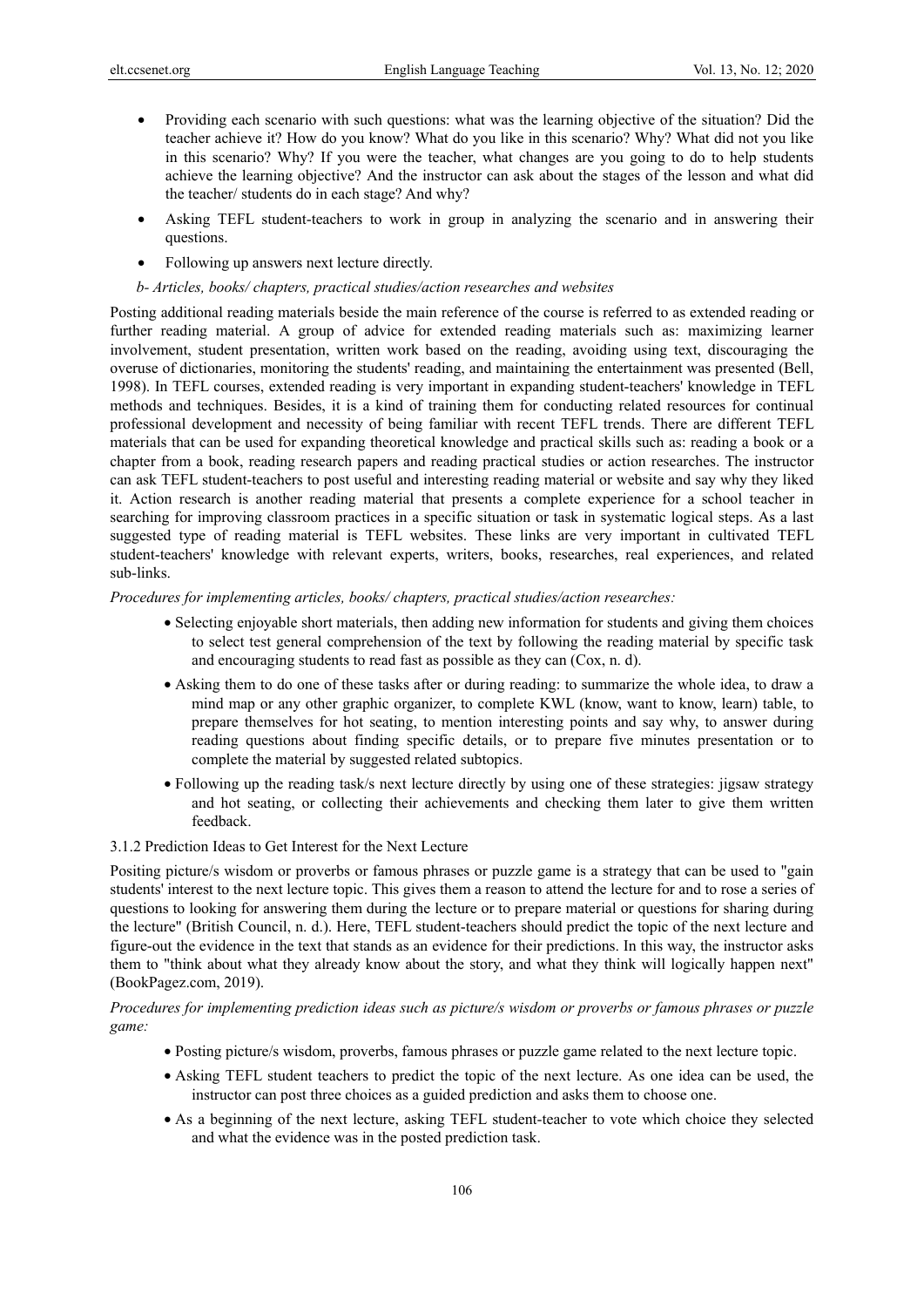3.1.3 Videos about Classroom Teaching Complete/Part Lessons, Reflection from Classroom Teachers, Explanation for Related Chapters

Using videos in enhancing teaching practices is so much useful and offers a unique teaching/learning technique as reported by experienced educators. Using videos and watching the complete classroom situation "are incumbent upon teacher education students to develop the capacity to make sense of the events that occur in the classroom" (Rosaen et al., 2008). In addition, it motivates student-teachers to analyze its components, trains them to notice what is occurring in classroom, develops classroom management skills, and enhances reflection skills. Furthermore, it provides student-teachers with the appropriate background to "observe and reflect carefully on different issues of teaching and learning in action. This helps the student-teacher to avoid complacency which can act as a barrier to their growth as educators. Teacher educators can prompt the students to watch for specific elements when viewing their videos which compels the students to look more deeply than they might otherwise have done. Students can be guided to attend to the more sophisticated and less obvious aspects of their teaching in order to gain an in-depth understanding of the multifaceted nature of the classroom. Deeper appreciation of their own teaching behaviors and May, in turn, be more receptive to feedback" (Coffey, 2014, p. 8-9).

# *Procedures for implementing videos about classroom teaching complete/ part lessons, reflection from classroom teachers, explain for related chapters:*

- Selecting appropriate classroom teaching lesson and it could be part or complete lesson. The important issue here is the video should focus on one of the following: presenting the stages of teaching main or sub-skills of one language, matching to next lecture topic, including clear audio and visual material, presenting a short explanation about the next lecture topic, or a classroom teacher reflects on his/her lesson clearly and logically.
- Presenting a set of questions as a guide for student-teachers during following the events of a video.
- Discussing student-teachers' answers and comments in a suitable way during the next lecture.

## 3.1.4 Questions for Flip Classes or Review Questions or Problem to Solve

Questions based-learning or flip classes strategy aims to increase students' ability to hold the tension of not knowing answers and to develop liberal learning and critical thinking by analytical thinking, multiple framing reflective exploration of meaning, and practical reasoning (Muff, 2013, p. 181). In addition, it is a strategy for inquiry to stimulate discussion, explore ideas by brainstorming, develop thinking skills for deep understanding, articulate their understanding by exchanging ideas and viewpoints, extended meaning and new applications for learning, and encourage students to search for more details (Ontario Curriculum Unit Planner, 2002, p. 113). Another activity could be presented is a problem in classroom activity to solve; in this activity, the instructor posts a problem and asks TEFL student-teachers to shape the desired situation of the final result of following planning organized procedures for problem solving and asks them to focus on the key steps of problem solving which include: defining the problem, identifying and defining the root causes, generating alternative solutions, evaluating the alternative, agreeing on the best solution, developing an action plan, and implementing and evaluating the solution (Rebori, n. d.).

*Procedures for implementing Questions for flip classes or review questions or problem to solve:*

- Preparing different types of question to encourages student-teachers' thinking, generate ideas, ask questions and consider practical questions and reflections, considering constructivism by asking questions that help to connect new knowledge and ideas with prior ones, encouraging students to respect each other's opinions and answers (Marai and Al-Hela, 2007, p. 35-40). The EFL student-teachers need to prepare a topic of next lecture and try to find out the answers of questions. Besides, EFL student-teachers can work in pairs/groups to complete the questions correctly. EFL student-teachers have to answer these questions by searching throughout the course's main reference or other references (Abou Shaaban, 2014, p. 586-587). In addition, reviewing questions could be presented to be answered by TEFL student-teachers themselves and asking only about questions they faced difficulties to answer or had different answers.
- Discussing the questions with student-teachers next lecture and ask them to check their answers and complete the missing gaps.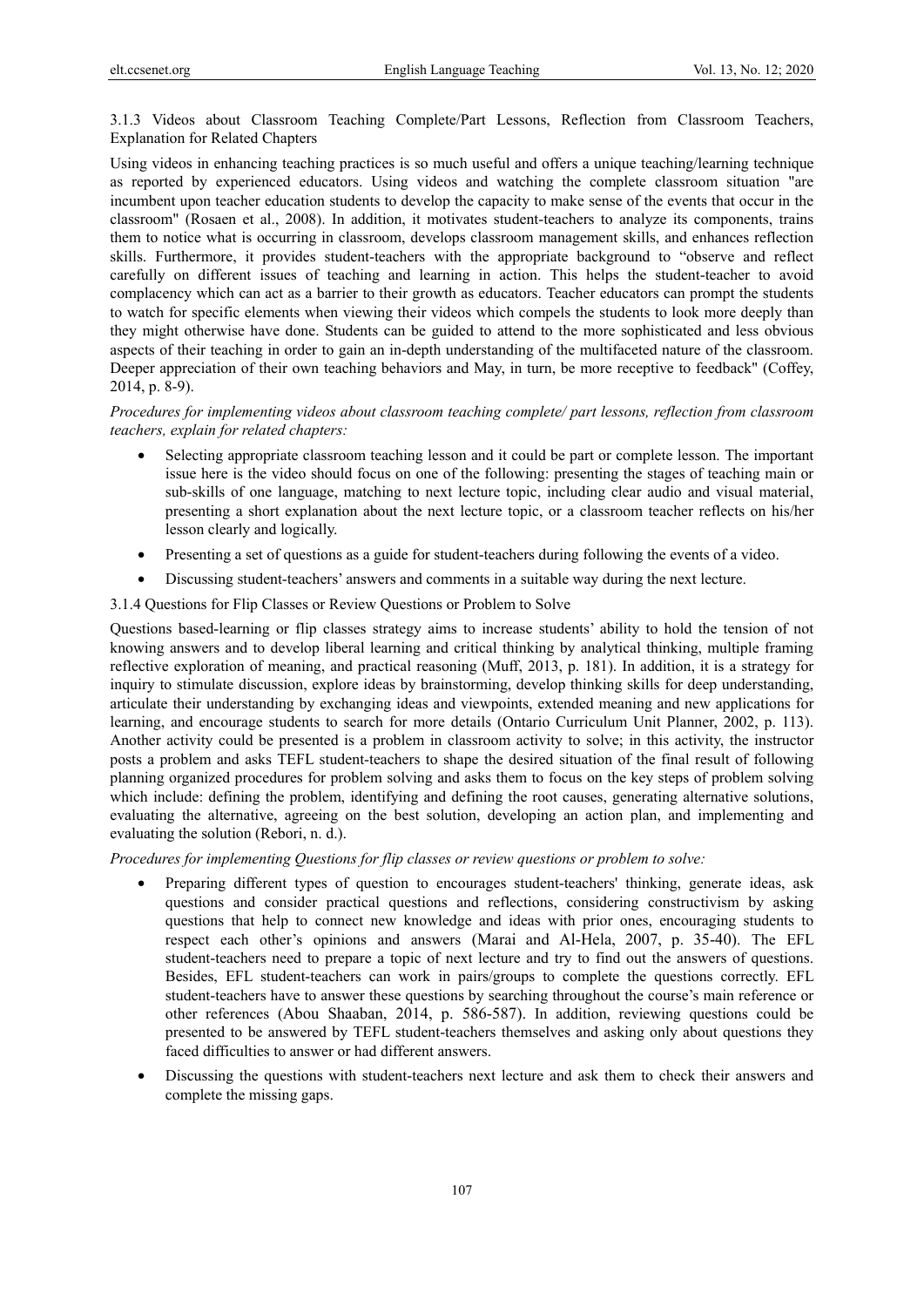## 3.1.5 Open Discussion Topics or Reflection on the Lecture

WhatsApp group open discussion means that all the group members 'whatever the number is' will participate in the discussion. Their contributions in the discussion will be vary among related, relevant or irrelevant. In this case, the instructor's role is very hard but s/he should figure out some criteria to manage open discussion or reflection on the lecture. The researcher suggested that the time of open discussion should be limited, all group members should respect others' comments and write short scientific comments and include evidence. Recent comments are read by the instructor to present the summery and last comment which highlights the valuable and relevant comments. In Mbukusa's (2018, p. 113) study, he allowed student-teachers to "record lectures and replay them in their own time for reflective purposes and then post any queries to colleagues."

*Procedures for implementing open discussion topics or reflection on the lecture:*

In order for reflection on the lecture to go well the following procedures should be followed:

- Posting an idea or argumentative issue on specific TEFL topic related to the previous or next lecture.
- Determining the time for posting comments.
- Asking the WhatsApp group members to read the comments well in order not to duplicate, to use clear language and to respect each other's comments.
- Reading comments, listing and categorizing them.
- Summarizing the common comments and presenting the summary for the WhatsApp group as a reminder and as an indicator for the end of the discussion.

## *3.2 Characteristics of WhatsApp Activities*

Reviewing the related literature to using WhatsApp in teaching and learning, forming a focus group with (9) TEFL instructors from different universities and eliciting TEFL student-teachers' opinions about WhatsApp activities, the researcher came up with the following bases of using WhatsApp activities in TEFL courses successfully:

- Posting clear content and having clear instructions for doing the activities.
- Meeting TEFL student-teachers' language level or a level a bit higher than theirs.
- They should be short and not time consuming.
- To be logical not to distract them or overload them.
- The activity should be in its suitable time with the schedule of the course outline and topics.
- The instructor should follow it up.
- It must be balanced in order not to burden TEFL student-teachers.
- Instructor should specify the objective of each activity for the WhatsApp group member.
- Pay attention to download and upload size of the posted material.

## *3.3 TEFL Student-Teachers' Reflection on the Use of WhatsApp Activities in TEFL*

TEFL student-teachers were asked to reflect on the use of the suggested WhatsApp activities in TEFL courses. They were asked to mention the benefits, the disadvantages and recommendations for improving their use. TEFL student-teachers' reflection was analyzed qualitatively to prepare a list of common statements. The final list was given again for TEFL student-teachers to find out the percentages of each statements according to their responses. Table (1) below shows TEFL student-teachers' quantitative reflection.

Table 1. TEFL Student-Teachers' Quantitative Reflection on WhatsApp Usage and Suggested Activities

| No   | <b>Statements</b>                                                             | $\frac{0}{0}$ |
|------|-------------------------------------------------------------------------------|---------------|
| A-   | <i>Benefits: WhatsApp helps me to:</i>                                        |               |
| $a-$ | Pedagogical knowledge                                                         |               |
|      | Build positive trends towards reading TEFL materials.                         | 91%           |
|      | Keep up-to-date by finding useful posted TEFL websites and reading materials. | 91%           |
| 3.   | Enhance critical reading skills for reading TEFL materials.                   | 84%           |
|      | Build my own educational glossary.                                            | 88%           |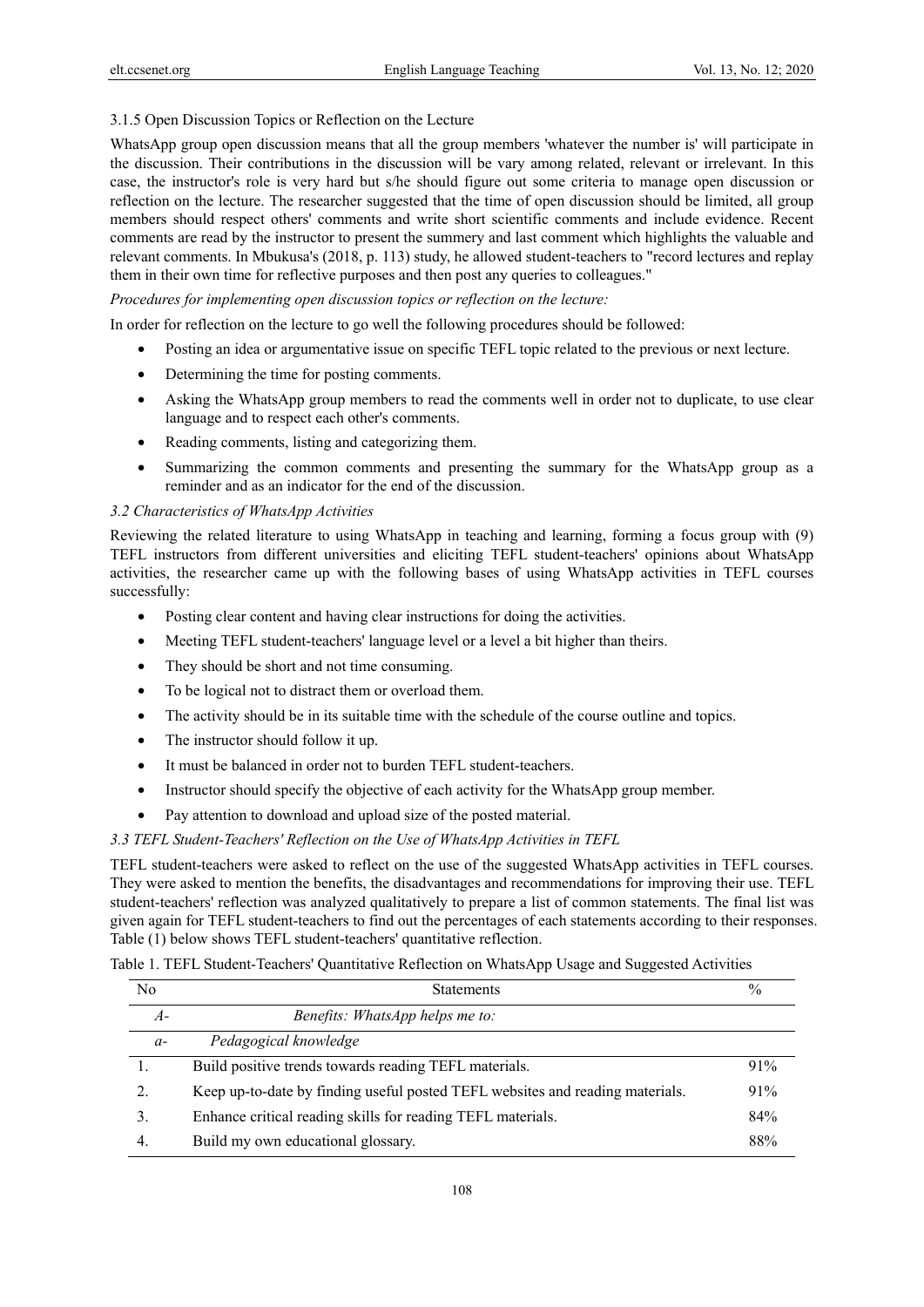| $b-$  | <b>Classroom Practices</b>                                                                                                             |     |
|-------|----------------------------------------------------------------------------------------------------------------------------------------|-----|
| 5.    | Enhance the importance of using WhatsApp in the future job.                                                                            | 93% |
| 6.    | See all the lesson stages in details through the posted videos.                                                                        | 97% |
| 7.    | Create full image for future job reality.                                                                                              | 89% |
| 8.    | Encourage thinking of my role as a future teacher.                                                                                     | 89% |
| 9.    | Develop critical watching videos skills.                                                                                               | 93% |
| 10.   | Grasp my attention to the classroom teacher's performance and reaction during the<br>whole lesson time.                                | 88% |
| $c-$  | Review and Evaluation (quizzes or tests)                                                                                               |     |
| 11.   | Get instant answers for misunderstood or difficult questions.                                                                          | 98% |
| 12.   | Share feelings while studying for tests and quizzes.                                                                                   | 83% |
| 13.   | Support each other to study.                                                                                                           | 83% |
| 14.   | Know the dates of quizzes.                                                                                                             | 82% |
| 15.   | See tests and quizzes results and compare my own with others' results.                                                                 | 99% |
| $d-$  | Course requirements                                                                                                                    |     |
| 16.   | Identify the course requirements through the instructor posts.                                                                         | 96% |
| 17.   | Discuss each requirement in details with the instructor and group members.                                                             | 89% |
| 18.   | Know the dateline of each requirement.                                                                                                 | 96% |
| 19.   | Get general written feedback for all assignments from the instructor.                                                                  | 98% |
| 20.   | Watch videos more than once.                                                                                                           | 97% |
| $B-$  | Disadvantages: WhatsApp hinders my learning because it:                                                                                |     |
| $a-$  | <b>Technical and Security Problems</b>                                                                                                 |     |
| 21.   | Demands internet connection.                                                                                                           | 99% |
| 22.   | Needs smart phones for downloading the applications.                                                                                   | 90% |
| 23.   | Allows unfamiliar members to join in the group via the link.                                                                           | 87% |
| 24.   | Allows sharing personal phone number with all.                                                                                         | 88% |
| 25.   | Cannot restrict receiving private messages from the group members.                                                                     | 80% |
| 26.   | Makes me addicted to using WhatsApp.                                                                                                   | 84% |
| b-    | Communication Problems: Group members:                                                                                                 |     |
| 27.   | Post wrong answers for some questions.                                                                                                 | 80% |
| 28.   | Repeat same questions more than once instead of revising posts and finding the<br>needed information.                                  | 84% |
| 29.   | Post many intervention obstacles to follow instructor responses and posts.                                                             | 82% |
| 30.   | May be sometimes unfavored to communicate with.                                                                                        | 80% |
| 31.   | Misunderstand some interventions, which arouses conflict among group members.                                                          | 80% |
| 32.   | Consume time for following up posts.                                                                                                   | 89% |
| 33.   | Are sometimes not dynamically participating.                                                                                           | 81% |
| 34.   | Post non-affiliated posts such as religious or general information.                                                                    | 88% |
| 35.   | Talk about other courses.                                                                                                              | 87% |
| $C -$ | Recommendations for successful WhatsApp activities:                                                                                    |     |
| 36.   | Specifying clear conditions, rules and instructions for interventions and posts to<br>restrict nonprofessional and side conversations. | 93% |

109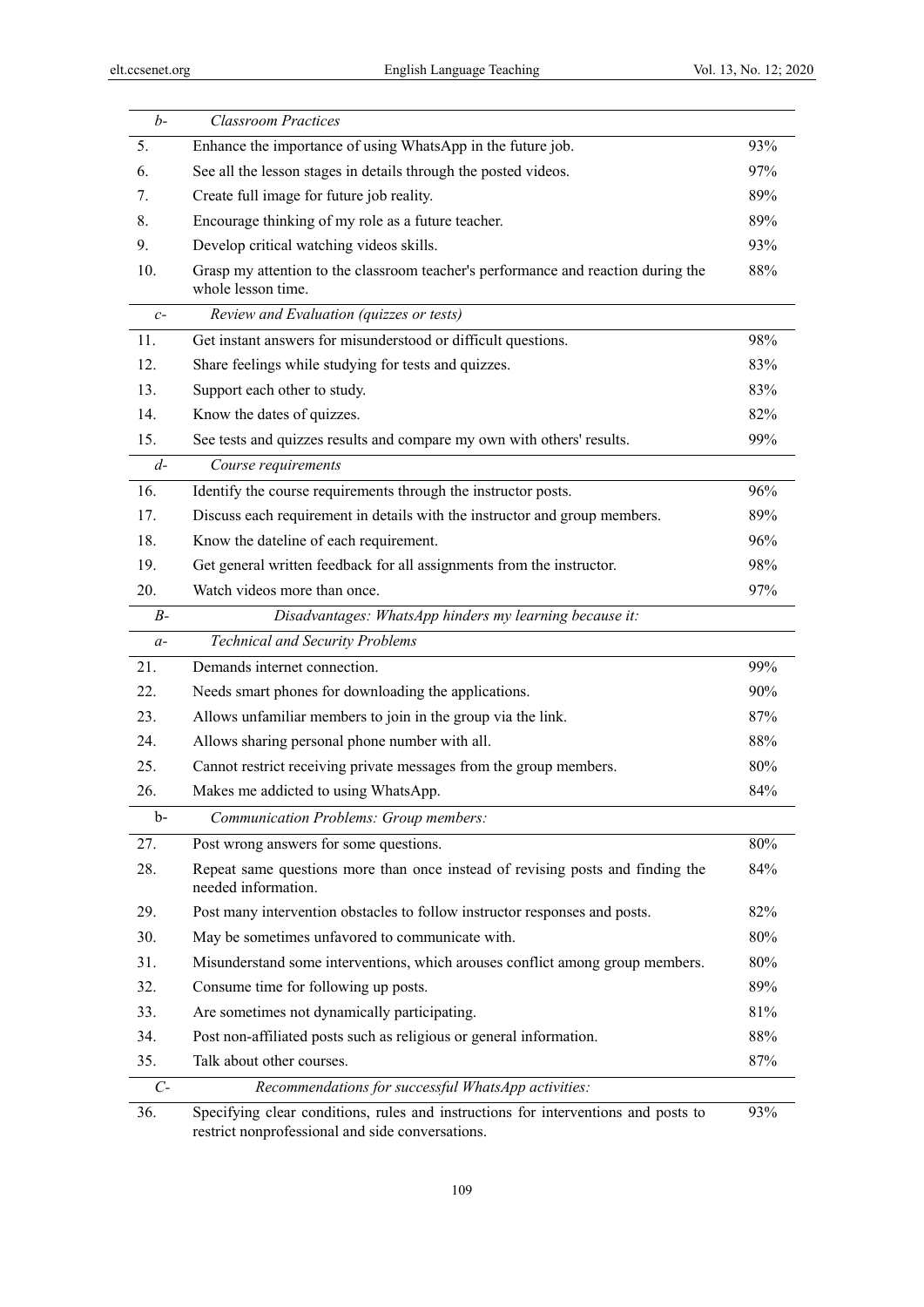| 37. | Using WhatsApp in emergency situations in the Gaza Strip such as heavy rain and<br>political instability in order to follow the course schedule as already planned in<br>the beginning of the semester. | 80%    |
|-----|---------------------------------------------------------------------------------------------------------------------------------------------------------------------------------------------------------|--------|
| 38. | Sending students' grades in the course requirements via WhatsApp to let all<br>members know their level in the course as a kind of learning motivation for<br>achievement.                              | 81%    |
| 39. | Committing to a specific time for intervention and posts.                                                                                                                                               | $97\%$ |
| 40. | Keeping posting activities that stimulate students' interest for the topic of the next<br>lecture.                                                                                                      | 99%    |
| 41. | Conducting simultaneous and asynchronous interactive discussions on some of<br>the course topic.                                                                                                        | $80\%$ |
| 42. | Specifying a number of students to respond to students' inquiries regarding to<br>administrative issues such as: quizzes and course assignments dates.                                                  | 81%    |
| 43. | Keeping posting TEFL websites and reading materials followed by specific tasks.                                                                                                                         | 88%    |

Table (1) indicates that the percentage of agreement on benefits was in between (82% and 99%) similarly it was between (80% and 99%) regarding the disadvantages and recommendation statements. The highest percentage among benefits of WhatsApp use and the suggested activities was (99%) for statement (15) followed by statements (11 & 19) which scored (98%) each. Meanwhile, the lowest percentage was for statement (14) which scored (82%). This result matches with the ones presented by Robles, Guerrero, Llinás & Montero (2019), Annamalai (2019) and Badawi (2009) who mentioned that students like using WhatApp as a helpful application in achieving the learning objectives and self-learning issues. Regarding disadvantages statements, it is clear that statement (21) scored the highest percentage, i.e. (99%) while statements (30 & 31) scored the lowest percentages, i.e. (80%). As for the final part of the quantitative reflection which constituted recommendations, it was obvious that statement (40) scored the highest, i.e. (99%) and statement (37) scored the lowest one, i.e. (80%).

In brief, all statements in the quantitative reflection scored high percentage. That means all of these items are important to consider while adapting WhatsApp as a mediator in TEFL course and the instructor has to use creative suitable activities that meet the teaching/learning objectives of TEFL courses and facilitate WhatsApp application. Besides, the suggested activities varied between theoretical and practical TEFL materials, which help in enhancing the two parts: pedagogical knowledge and classroom practices. Moreover, these high percentages indicate that TEFL student-teachers have strong awareness to evaluate the role of using WhatsApp and the suggested activities by mentioning a great number of valuable benefits and disadvantages and presenting a set of recommendations for improving the use. The high percentages for all of the statements include another indicator that all TEFL student-teachers were participating in the WhatsApp group and found that group as a suitable environment to learn.

## **4. Conclusion**

This study confirmed that there are different activities that can be inserted in TEFL courses to enhance pedagogical knowledge and classroom practices. TEFL student-teachers showed a great list of benefits of using WhatsApp and the suggested activities in achieving the objective of the TEFL courses and how this application meets their new desire in learning according to the current era requirements and characteristics. A number of disadvantages of using WhatsApp were presented to be considered by the instructor. Recommendations for improving the use of WhatsApp as a learning/teaching environment were presented. As a result, the use of WhatsApp and the suggested activities in TEFL course was recommended and the instructor has to be careful about the balance between this use and TEFL student-teacher's own timeline.

## **5. Further Studies**

It would be interested to carry out the following suggested studies by researchers:

- The role of instructors in WhatsApp activities/chats.
- The use of WhatsApp activities in enhancing language skills.
- The use of WhatsApp among TEFL student-teachers or TEFL school teachers in facilitating learning.
- Exploring the effect of using one or more of the suggested WhatsApp activities on TEFL pedagogical knowledge and classroom practices by doing experimental studies.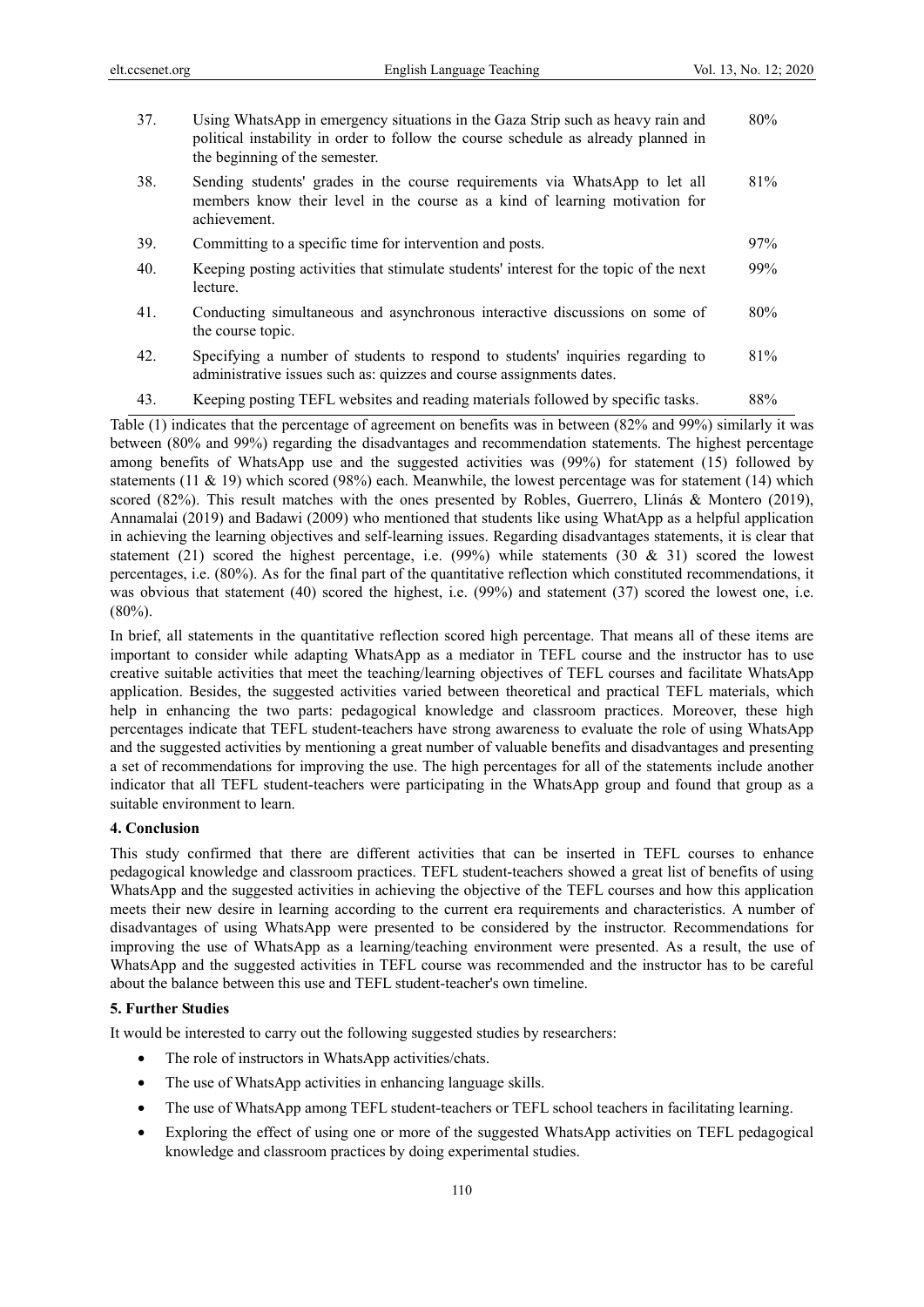#### **References**

- Abou Shaaban, S. (2014). EFL Student-Teachers' Evaluation and Attitude towards Using some Active Teaching Strategies on Developing Effective TEFL Course. *Asian Journal of Humanities and Social Studies, 2*(4). Retrieved from https://www.ajouronline.com/index.php/AJHSS/article/view/1479
- Abou Shaaban, S., Abu Shawish, J., & Jalambo, M. (2019). Integration of ICT in EFL/ES Teachers' Training and Self-Efficacy Beliefs as Perceived by the Trainers. *Humanities & Social Sciences, 7*(4), 863-875. https://doi.org/10.18510/hssr.2019.74115
- Abou Shaaban, S., & Shaat, M. (2019). A Scenario-based Learning Approach for Enhancing AL-Azhar University-Gaza Student-Teachers' TEFL Practices in Inclusive Education Classes. *Innovations and Best Practices of Teaching and Learning English in Palestinian HEIs Conference*, Palestine Technical University-Kadoorei/Tulkarm & AL-Quds Open University.
- Adams, J. (2019). WhatsApp with Science? Emergent Cross Action Spaces for Communication and Collaboration Practices in an Urban Science Classroom. *Emergent Practice and Material Conditions in Learning and Teaching with Technologies.* Tersa C. Parman & Isa Jahnke (Eds.), Springer: Gewerbestrasse, 107-126. https://doi.org/10.1007/978-3-030-10764-2\_7
- Alderman, S. (2017). *5 Ways to Use WhatsApp in the ELT Classroom*. Retrieved from https://www.english.com/blog/5-ways-use-whatsapp-elt-classroom/
- Alsowayegh, N., & Garba, I. (2019). WhatsApp for Defamiliarizing Foundation Year English Learners: A Collaborative Action Research Evaluation. *Proceedings of the 1st International Conference on Smart Innovation Ergonomics and Applied Human Factors (SEAHF),* Peces, C. B., Slama, S. B., & Zafer, B. (Eds.), Springer: Switzerland, 91-97. https://doi.org/10.1007/978-3-030-22964-1\_10
- Annamalai, N. (2018). How Do We Know What Is Happing In WhatsApp: A Case Study Investigating Pre-service Teachers' Online Activity. *Malaysian Journal of Learning and Instruction, 15*(2), 207-225. Retrieved from http://mjli.uum.edu.my/
- Annamalai, N. (2019). Using WhatsApp to Extend Learning in A Blended Classroom Environment. *Teaching English with Technology, 19*(1), 3-20*.* Retrieved from http://www.tewtjournal.org
- Badawi, M. (2009). *Using Blended Learning for Enhancing EFL Prospective Teachers' Pedagogical Knowledge and Performance*. Conference Paper: Learning & Language - The Spirit of the Age, Ain Shams University Guest House, Cairo, Egypt, 14-15.
- Bell, T. (1998). Extensive Reading: Why and How? *The Internet TESL Journal, IV*(12). Retrieved from http://iteslj.org/Articles/Bell-Reading.html
- Bensalem, E. (2018). The Impact of WhatsApp on EFL Students' Vocabulary Learning. *Arab World English Journal (AWEJ), 9*(1). http://doi.org/10.2139/ssrn.3150707
- Bloder, R., & Waldman, R. (2019). The Role of WhatsApp Group of a Professional Learning Community of Chemistry Teachers in the Development of their Knowledge. Forkosh Baruch, Alona Meishar Tal, Hagit (Eds.), *Mobile Technologies in Educational Organizations*, IGI Global: British Library, 117-141. https://doi.org/10.4018/978-1-5225-8106-2.ch007
- BookPagez. com. (2019). Retrieved from https://bookpagez.com/blog/your-reading-comprehension-toolkit-making-predictions/
- British Council. (n. d.). *Prediction*. Retrieved from https://www.teachingenglish.org.uk/article/prediction
- Coffey, A. (2014). Using Video to Develop Skills in Reflection in Teacher Education Students. *Australian Journal of Teacher Education, 39*(9). http://doi.org/10.14221/ajte.2014v39n9.7
- Cox, J. (n. d.). *5 Effective Teaching Strategies for Reading*. Retrieved from https://www.teachhub.com/5-effective-teaching-strategies-reading
- Hamad, M. (2017). Using WhatsApp to Enhance Students' Learning of English Language "Experience to Share". *Higher Education Studies, 7*(4). http://doi.org/10.5539/hes.v7n4p74
- Lakshmi, D. (2018). *A Hand Guide for Teachers and Researchers: ICT Embedded Education and Research: A Hand Guide for Teachers and Researchers*. Nation Press: McNichols.
- Mariappan, J., Shih, A., & Schrader, P. (2004). Scenario-Based Learning in Teaching Statics. American Society*. Engineering Education Annual Conference and Exposition, American Society for Engineering Education*.